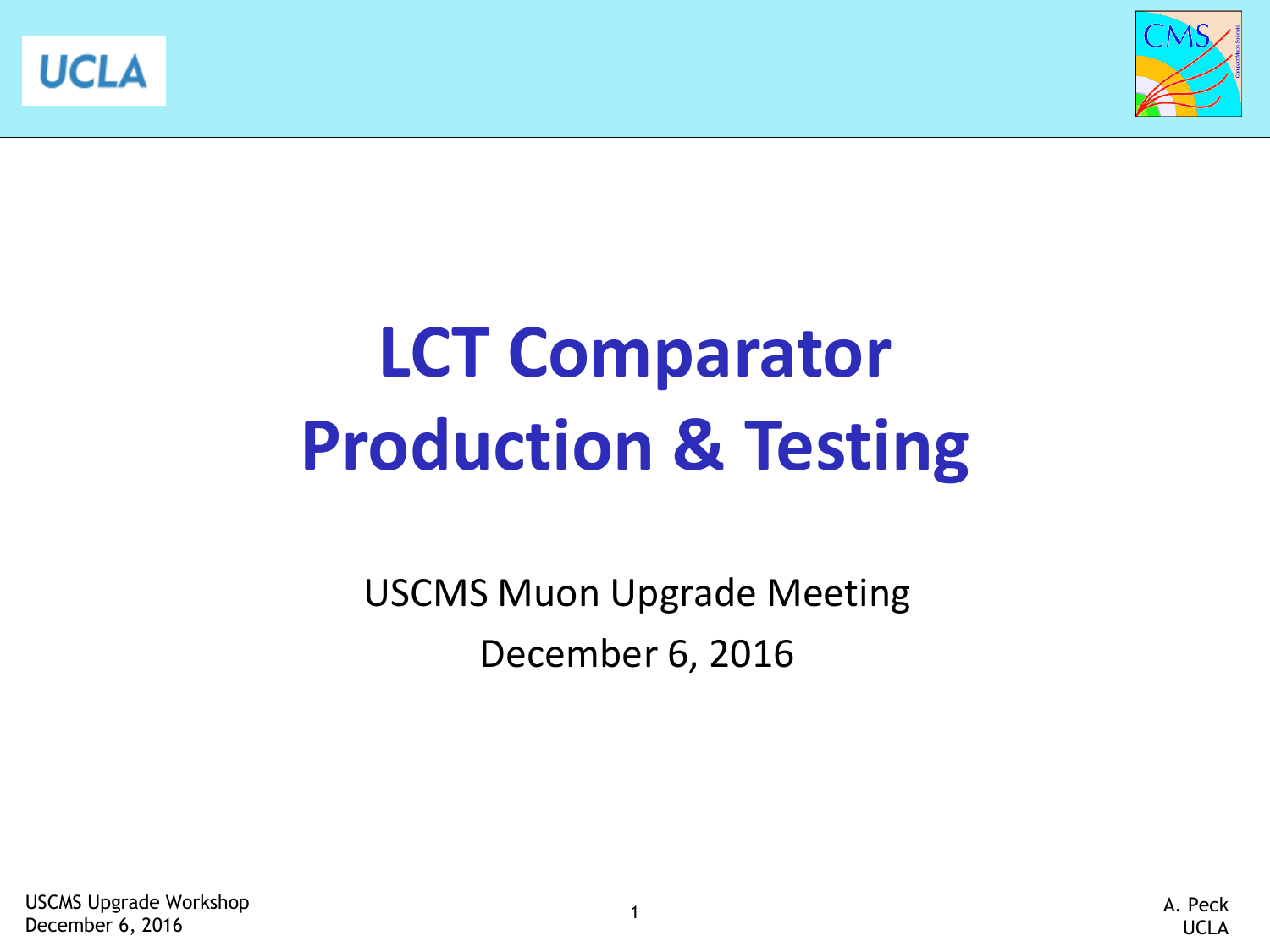#### **Introduction**

- Inner chamber CFEBs (ME234/1) will need to be replaced:
	- Limitations in SCA storage and DAQ bandwidth
	- Will be retrofitted with 540 "DCFEB+"s.
- CFEB triggering is based on the LCT-Comparator chip: (Designed by UCLA and J-C Santiard at the CERN electronics group around 1997 – 2001)
- Each chip comprises a network of 50 comparators (3 per channel + 1 each to connect to neighboring boards) and a digital logic section
- Infers a half-strip position, and generate serialized "triad" trigger outputs for 32 half-strips.
- Despite its age, still performs well compared to digital options:
	- ADCs introduce latency---DCFEBs already slow due to optical links.
	- (cf. B. Bylsma "[DCFEB+ design considerations](https://indico.cern.ch/event/330746/session/0/contribution/1)").
- The only problem: **not enough comparator ASICs..** We have an ~883 chip deficit.
- Fortunately: the process and IP for the original chip still exist and, and we can make more without difficulty or very expensive reengineering.







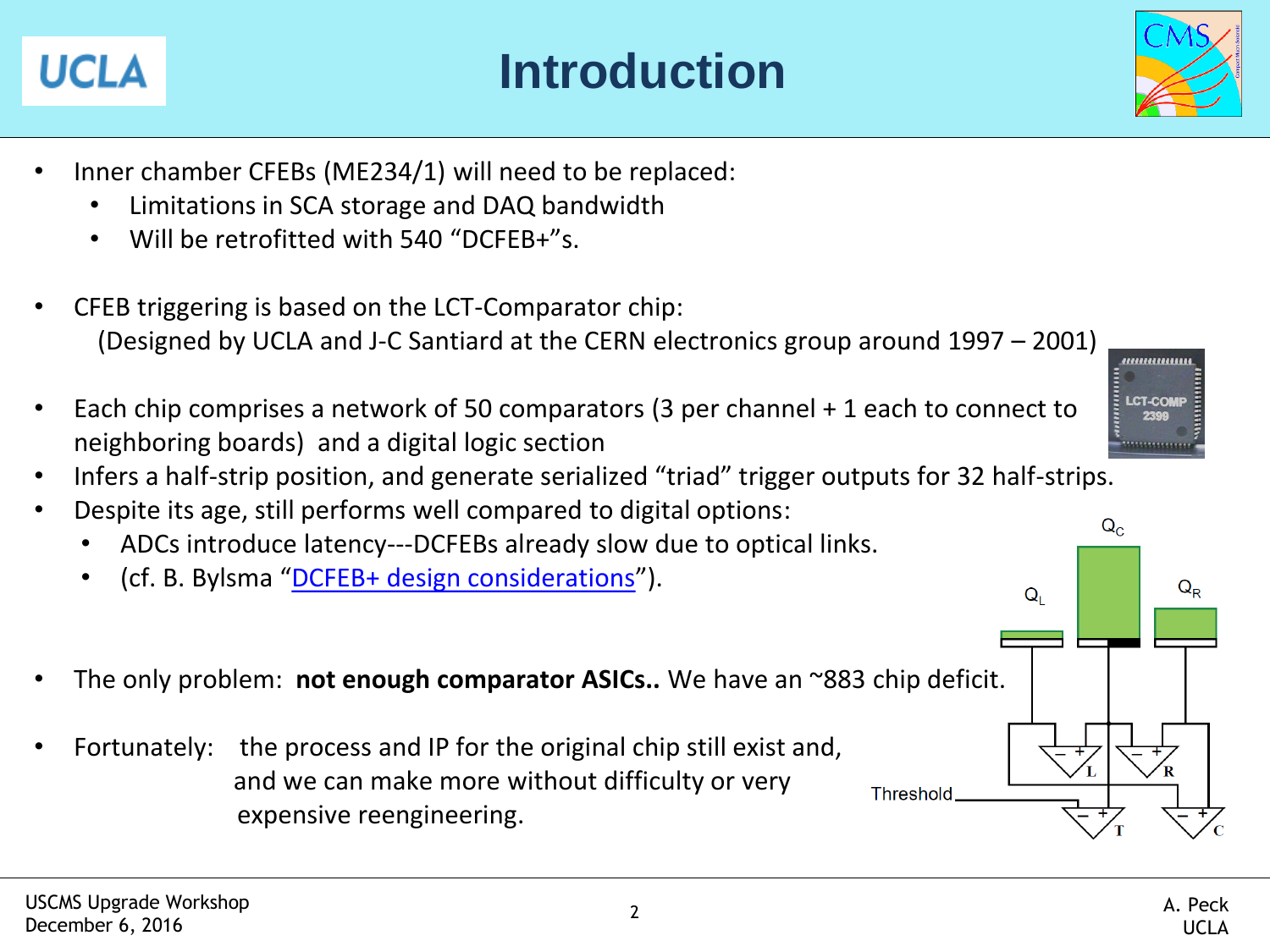



- The LCT-Comparator was designed in a now very old 0.7um CMOS n-well process.
	- Process created circa 1994 by Alcatel-Mietec in Belgium. Has since changed hands multiple times, and now owned by ON-Semiconductor.
- Original mask set was scrapped in late 2013, but the GDSII layout files were found in ON-Semi's archive.
- We have been working with the Belgian institute IMEC (who handled the original chips) to arrange for fabrication and encapsulation of new LCT-Comparators.
- Chip will be identical to the original.
- Encapsulation by ASE Inc., in Taiwan.
	- Some differences in encapsulation material/die bond/coating from the original production
	- Original fabrication just used the standard material and coating --- no special requirements were noted.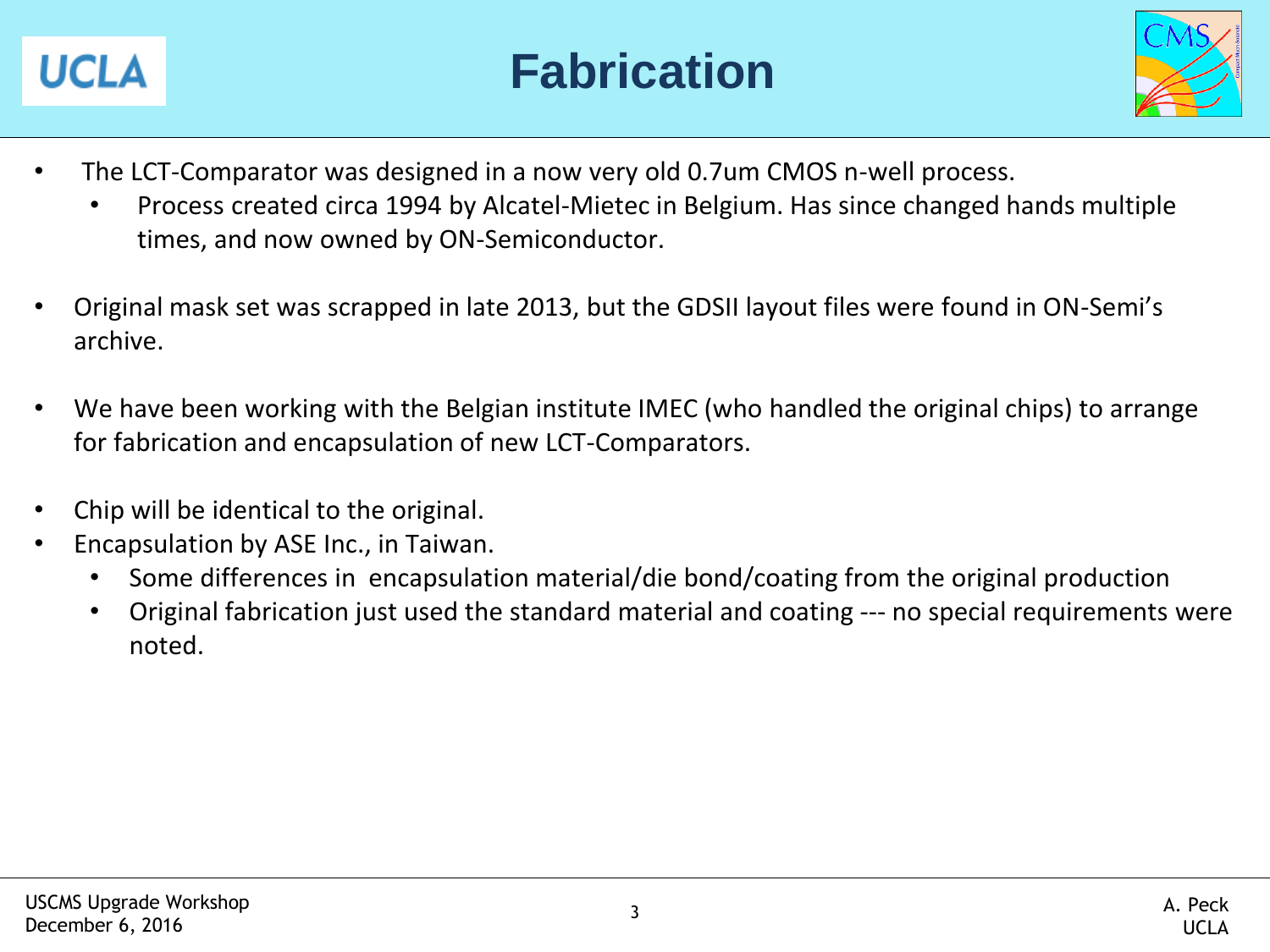

#### **Fabrication**



- Submitted the order more than 1 year ago, only to find out that ASE had discontinued the TQFP-64 package as an "open-tool" option ("open tool" options are already setup, minimizing NRE)
- After searching for (and failing to find) another vendor offering the same package, we decided to pay for retooling (an extra ~\$30,000).
	- Alternative packages were available and explored but the engineering challenges presented by layout changes are significant.
- New order is submitted… processing through UCLA's finance department.
- Order is for 11 wafers total
	- Approximately 290 chips each (depends on losses in the dicing scheme---actual wafer has more).
	- 11\*290 = 3190.. Accounting for a worst case yield of 50% leaves 1595 (enough for our new DCFEBs + spares)
	- Likely yields will be higher --- this is a very mature process.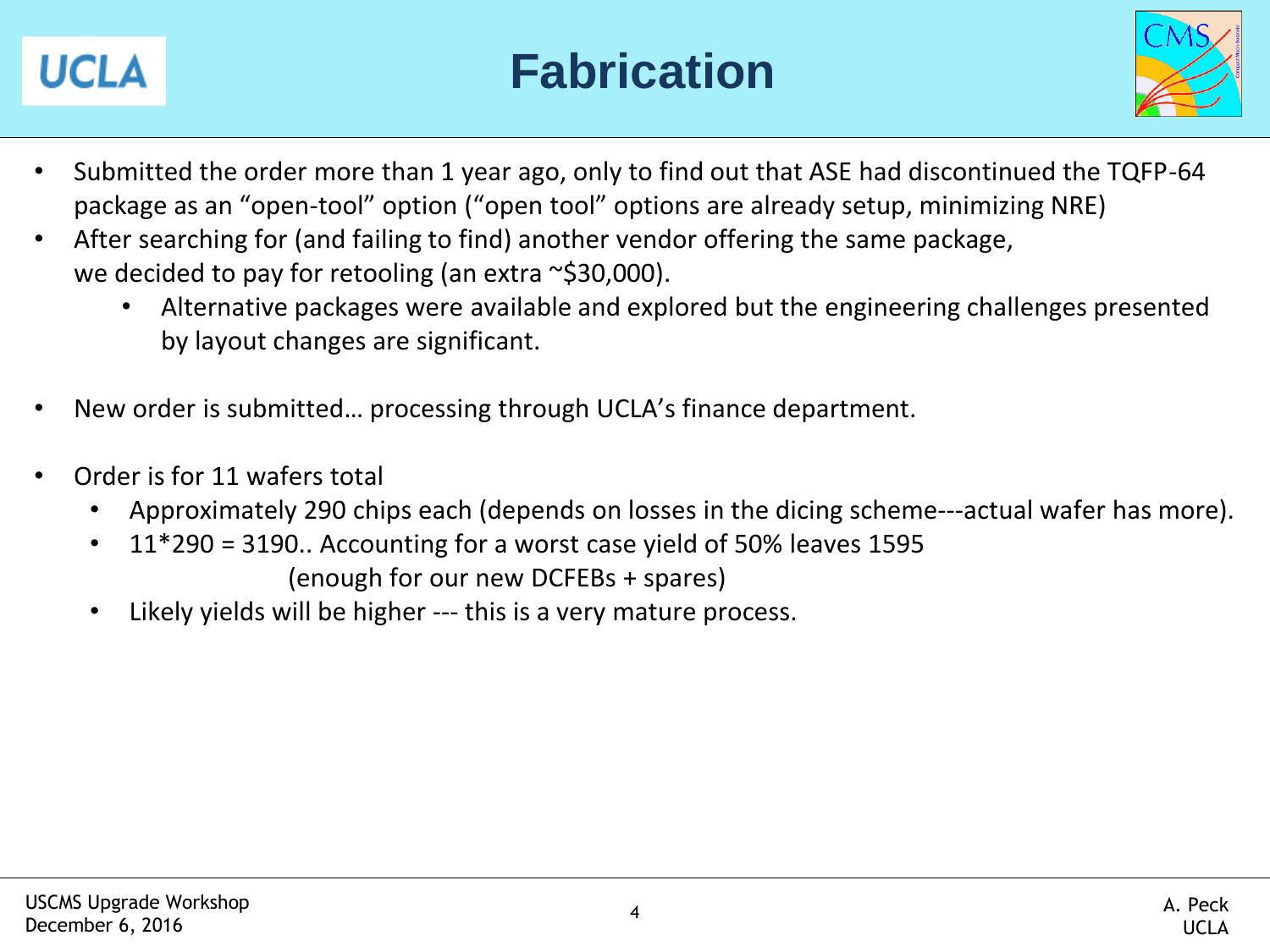

## **Testing**



- Original comparator testing was based around a custom test PCB, controlled by digital chip testing system in the CERN electronics group, with pulses generated by a high speed DAC module.
	- The schematics and some documentation from the test PCB were found, but the remainder of the test setup is long gone.
	- New test board was designed based on the original schematics and test routines.
	- Replaced chip testing mainframe with a small Spartan-6 FPGA + microcontroller
- Basics of firmware and software are developed (communication, pulsing, readout)
- Need to continue software development of the actual test (I've been procrastinating)
- Testing procedure measures and logs:
	- Channel thresholds (for a fixed threshold, how large does the pulse need to be to see strip response?)
	- Comparator offsets (how large does the L>R amplitude difference need to be to see the correct halfstrip response)
	- Supply currents (+3.3VD, +5VA)
	- Bias currents